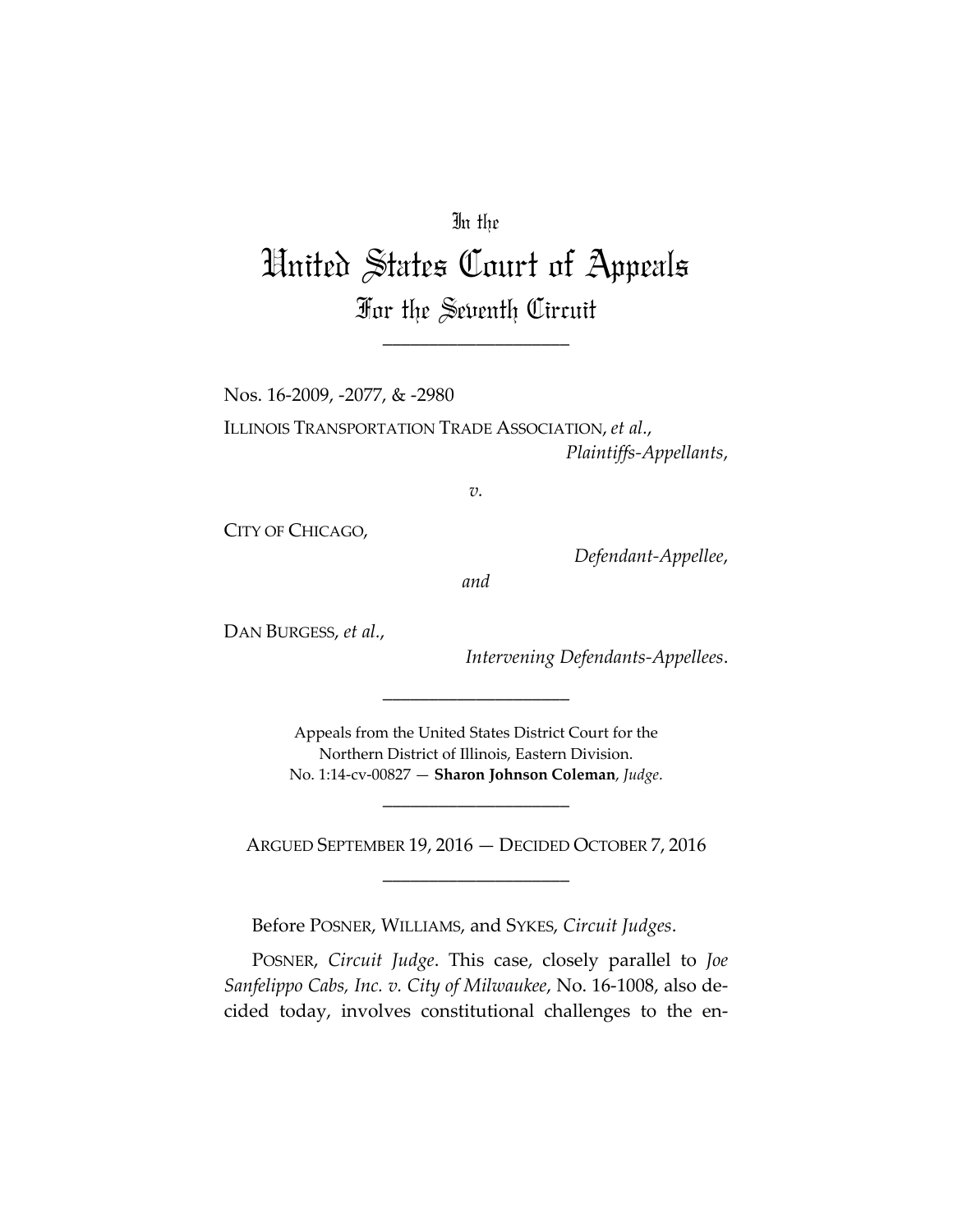deavor of a city (Chicago in this case, Milwaukee in the oth‐ er) to stimulate greater competition in the "for‐hire auto transportation market." That is the market composed of owners of taxicabs that one hails on the street, of livery ser‐ vices, which are usually summoned by phone (as for that matter taxis sometimes are), and of the newer auto‐transport services for hire, of which the best known is Uber (the second best known is Lyft); generically these services are known either as Transportation Network Providers (TNPs) or as ridesharing services.

Because the acronym TNPs is not well known, nor the term ridesharing services, but Uber is very well known, we'll focus on Uber, which "at its core … is just an app that you download to your smartphone and use to get a nearby Uber driver to come pick you up. While some taxi services are getting on board with these newfangled apps most for‐ rent cars still wait at the taxi stand or require you to give the service dispatch center a call in advance. Uber doesn't do that. … You can only hitch an Uber ride via the service's app." Kristen Hall‐Geisler, "5 Ways Uber Is Really Different from a Regular Taxi," http://auto.howstuffworks.com/tech‐ transport/5‐ways‐uber‐really‐different‐from‐regular‐taxi1.ht m (visited Oct. 6, 2016, as was the other website in this opin‐ ion). (However, Uber has now added a feature that allows customers to schedule an Uber pickup in advance. See Ub‐ er.com, "Scheduled Ride for Extra Peace of Mind," www.uber.com/info/scheduled‐rides/.) There are other dif‐ ferences, which many consumers consider advantages of Uber over taxis: the storage of payment information, so that one does not need to be carrying cash or a credit card; the ability to see a time estimate of how long a pickup will take and also a driver's rating by past users; and the ability to re‐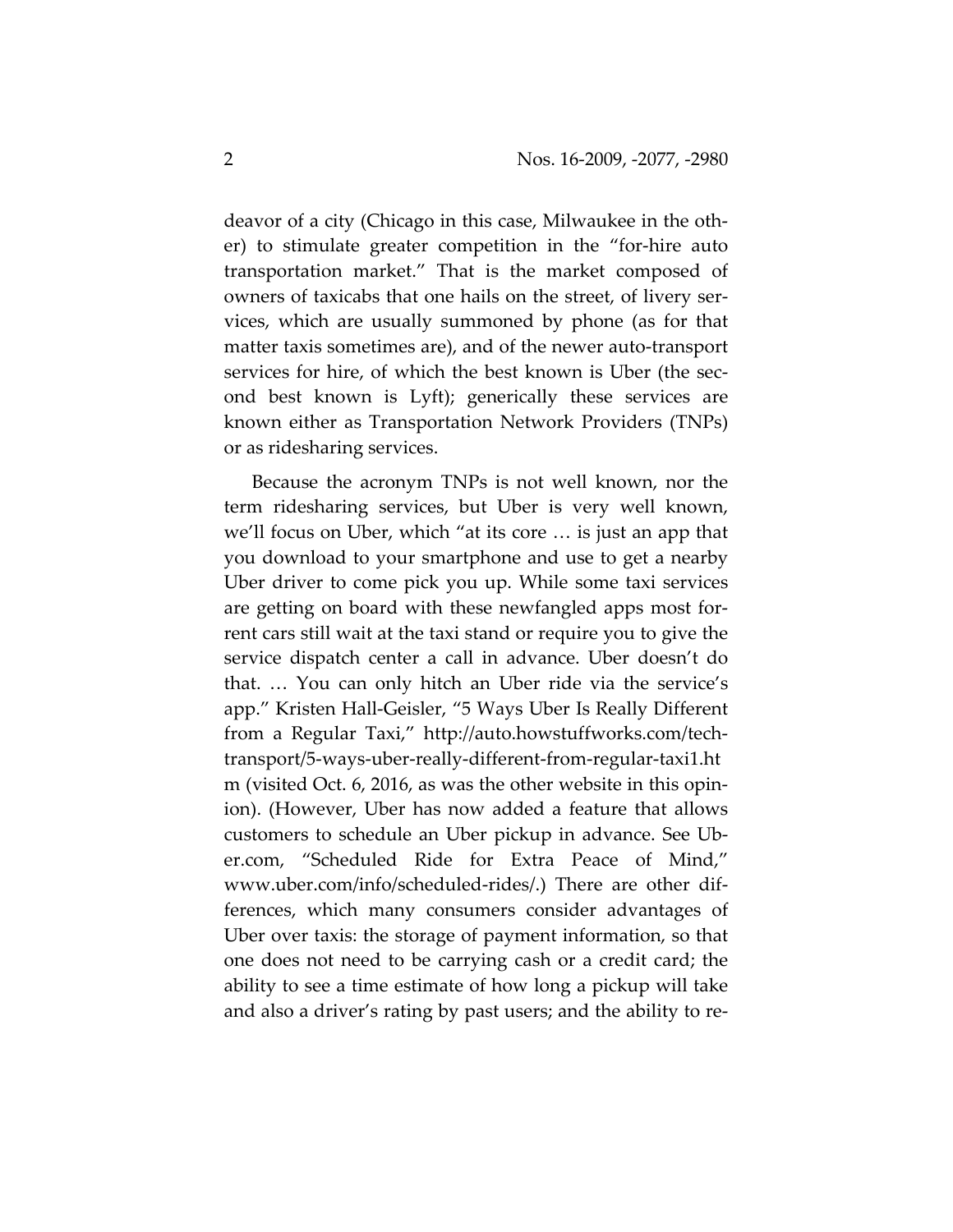quest a ride from wherever one is (*e.g.*, from the comfort of home, inside during the rain) rather than by hailing on a street).

The plaintiffs are companies that own and operate either taxicabs or livery vehicles in Chicago or that provide ser‐ vices to such companies, such as loans and insurance. Taxi companies are tightly regulated by the City regarding driver and vehicle qualifications, licensing, fares, and insurance; livery companies are also tightly regulated, but we won't need to discuss them separately. Uber (which remember we're treating as representative of the TNPs) is less heavily regulated than the taxi and livery companies (until 2014 it wasn't regulated at all) and has a different business model. For example, you can't hail an Uber vehicle on the street; you must use a smartphone app to summon an Uber car. Since 2014 Uber and the other TNPs have been governed by an ordinance, but it is different from the ordinances govern‐ ing taxi and livery services and more permissive; for exam‐ ple, it allows the companies to set their own fares, and in this and other ways allows them to do by contract some of the things that Chicago ordinances require taxi and livery com‐ panies to do.

The plaintiffs challenge the ordinance on seven grounds, of which four are based on the U.S. Constitution and the other three on Illinois law. The district judge dismissed all but the two claims that accuse the City of denying the equal protection of the laws by allowing the TNPs to compete with taxi and livery services without being subject to all the regu‐ lations governing those services. The plaintiffs appeal the district judge's dismissal of five of their claims and the City appeals the judge's refusal to dismiss the other two as well.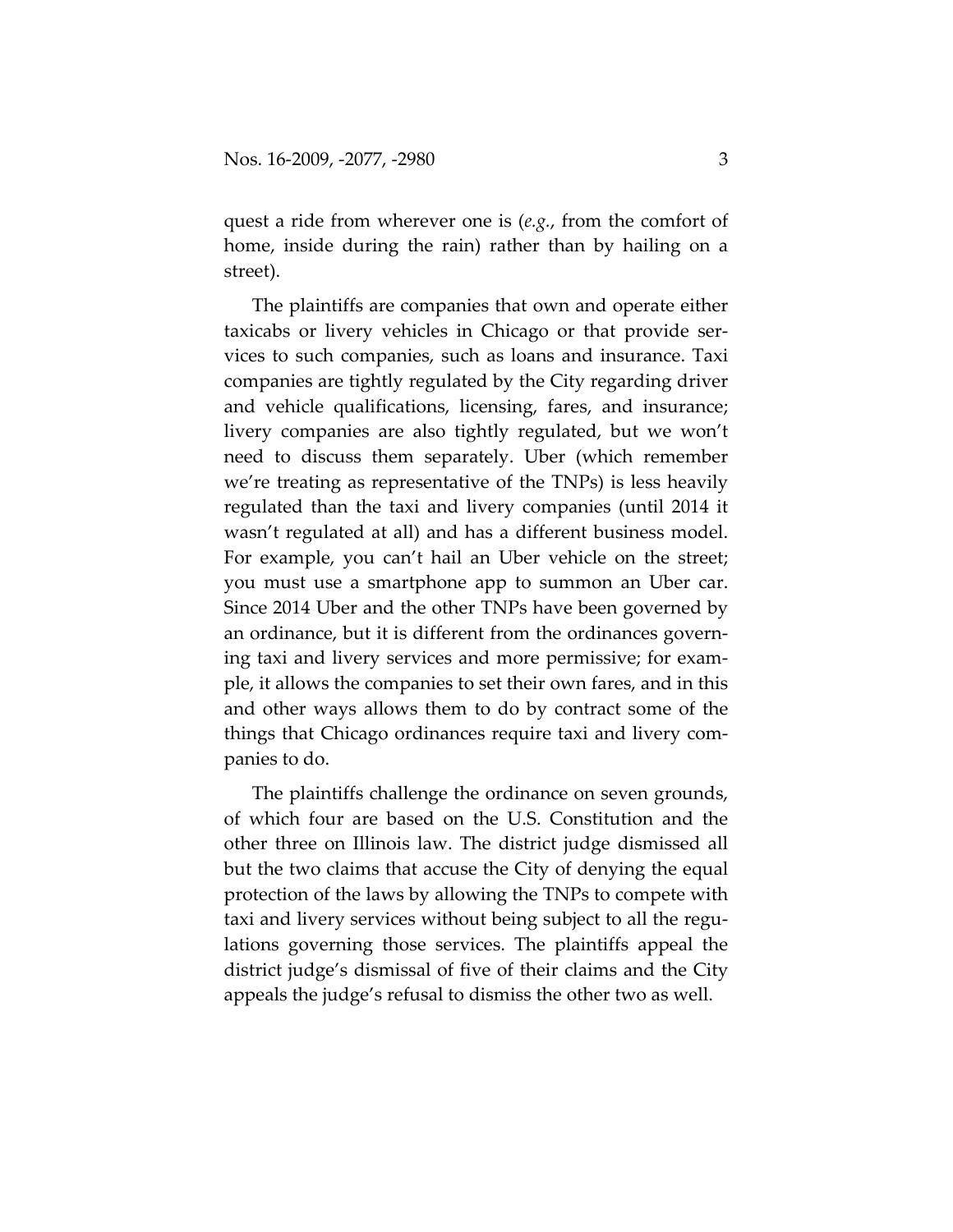All seven of the plaintiffs' claims are weak. The first is that allowing the TNPs into the taxi and livery markets has taken away the plaintiffs' property for a public use without compensating them. A variant of such a claim would have merit had the City confiscated taxi medallions, which are the licenses that authorize the use of an automobile as a taxi. Confiscation of the medallions would amount to confiscation of the taxis: no medallion, no right to own a taxi, *Boonstra v. City of Chicago*, 574 N.E.2d 689, 694–95 (Ill. App. 1991), though the company might be able to convert the vehicle to another use. Anyway the City is not confiscating any taxi medallions; it is merely exposing the taxicab companies to new competition—competition from Uber and the other TNPs.

"Property" does not include a right to be free from com‐ petition. A license to operate a coffee shop doesn't authorize the licensee to enjoin a tea shop from opening. When proper‐ ty consists of a license to operate in a market in a particular way, it does not carry with it a right to be free from competi‐ tion in that market. A patent confers an exclusive right to make and sell the patented product, but no right to prevent a competitor from inventing a noninfringing substitute prod‐ uct that erodes the patentee's profits. Indeed when new technologies, or new business methods, appear, a common result is the decline or even disappearance of the old. Were the old deemed to have a constitutional right to preclude the entry of the new into the markets of the old, economic pro‐ gress might grind to a halt. Instead of taxis we might have horse and buggies; instead of the telephone, the telegraph; instead of computers, slide rules. Obsolescence would equal entitlement.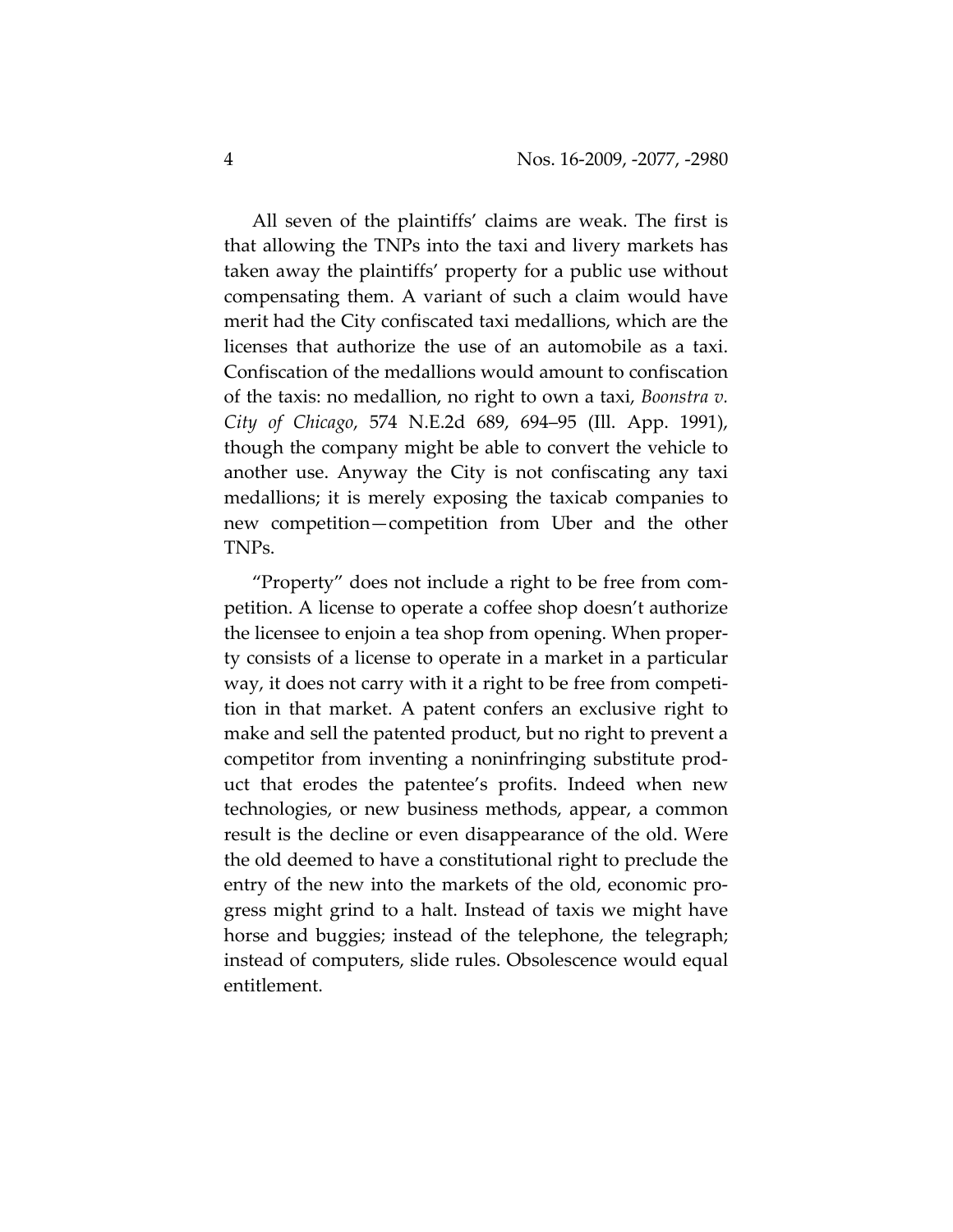Taxi medallions authorize the owners to own and oper‐ ate taxis, not to exclude competing transportation services. The plaintiffs in this case cannot exclude competition from buses or trains or bicycles or liveries or chartered sight‐ seeing vehicles or jitney buses or walking; indeed they can‐ not exclude competition from taxicab newcomers, for the City has reserved the right (which the plaintiffs don't chal‐ lenge) to issue additional tax medallions. Why then should the plaintiffs be allowed to exclude competition from Uber? To this question they offer no answer.

All that the City gives taxi‐medallion owners is the right to operate taxicabs in Chicago, see Municipal Code of Chica‐ go § 9‐112‐020(b) (a parallel provision, § 9‐114‐020(b), gov‐ erns liveries). That isn't a right to exclude competitive providers of transportation. As pointed out in *Boston Taxi Own‐ ers Ass'n, Inc. v. City of Boston*, 2016 WL 1274531, at \*5 (D. Mass. March 31, 2016), "if a person who wishes to operate a taxicab without a medallion is prevented from doing so, it is because he or she would violate municipal regulations, not because he or she would violate medallion owners' property rights." Section 9‐112‐020(b) of the Municipal Code, cited above, which has been on the books since 1963, entitles the medallion owners to be the exclusive providers of taxi service, but not to exclude alternatives to the service they offer. The City has created a property right in taxi medallions; it has not created a property right in all commercial transportation of persons by automobile in Chicago.

The plaintiffs continue to receive some insulation from competition, because they alone are permitted to operate taxicabs in Chicago. Taxicabs are preferred to Uber and oth‐ er TNPs by many riders, because you don't have to use an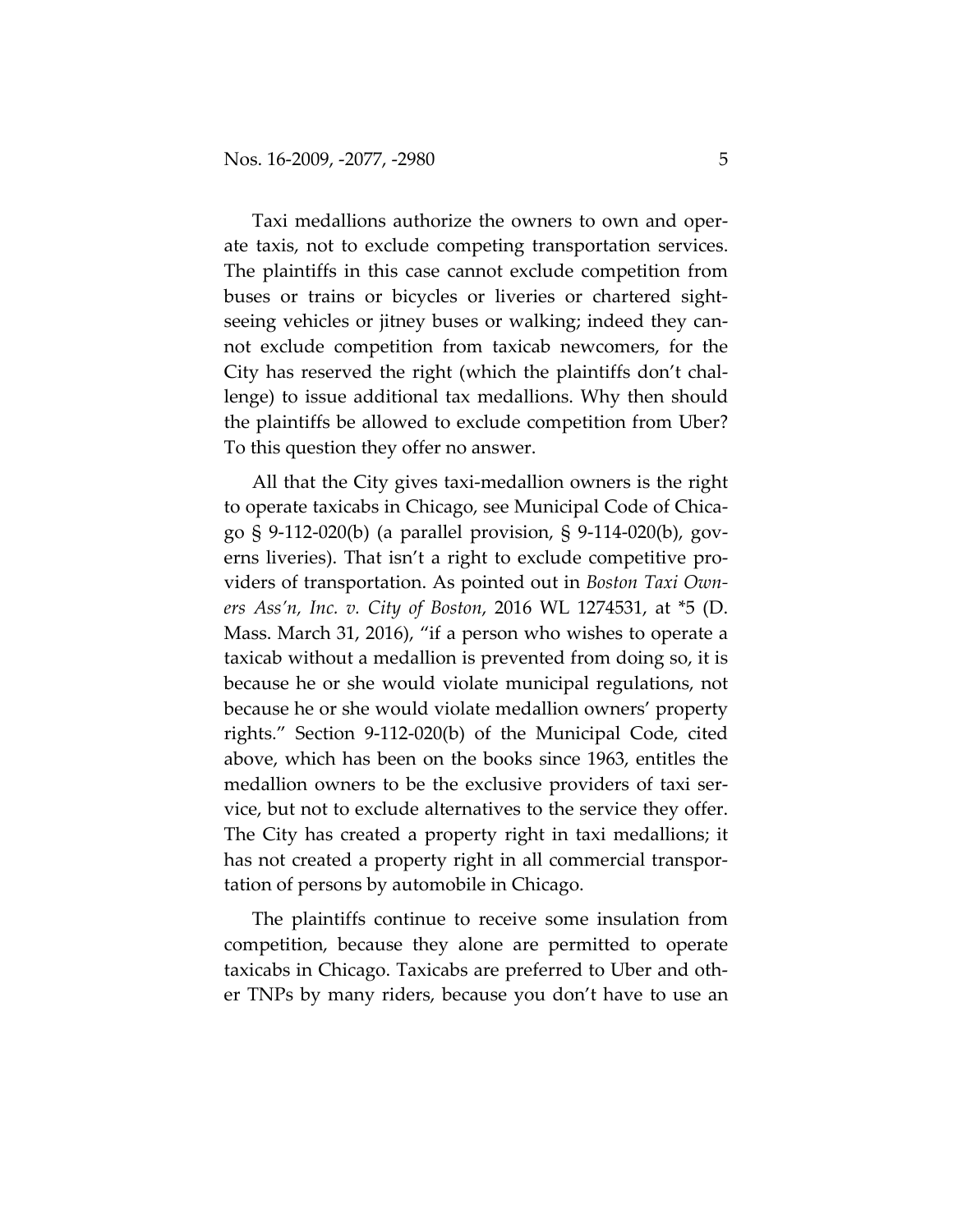app to summon them—you just wave at one that drives to‐ ward you on the street—and also because the fares are fixed by the City.

The plaintiffs argue that the City has discriminated against them by failing to subject Uber and the other TNPs to the same rules about licensing and fares (remember that taxi fares are set by the City) that the taxi ordinance subjects the plaintiffs to. That is an anticompetitive argument. Its premise is that every new entrant into a market should be forced to comply with every regulation applicable to incum‐ bents in the market with whom the new entrant will be competing.

Here's an analogy: Most cities and towns require dogs but not cats to be licensed. There are differences between the animals. Dogs on average are bigger, stronger, and more ag‐ gressive than cats, are feared by more people, can give peo‐ ple serious bites, and make a lot of noise outdoors, barking and howling. Feral cats generally are innocuous, and many pet cats are confined indoors. Dog owners, other than those who own cats as well, would like cats to have to be licensed, but do not argue that the failure of government to require that the "competing" animal be licensed deprives the dog owners of a constitutionally protected property right, or al‐ ternatively that it subjects them to unconstitutional discrimi‐ nation. The plaintiffs in the present case have no stronger argument for requiring that Uber and the other TNPs be subjected to the same licensure scheme as the taxi owners. Just as some people prefer cats to dogs, some people prefer Uber to Yellow Cab, Flash Cab, Checker Cab, *et al*. They pre‐ fer one business model to another. The City wants to en-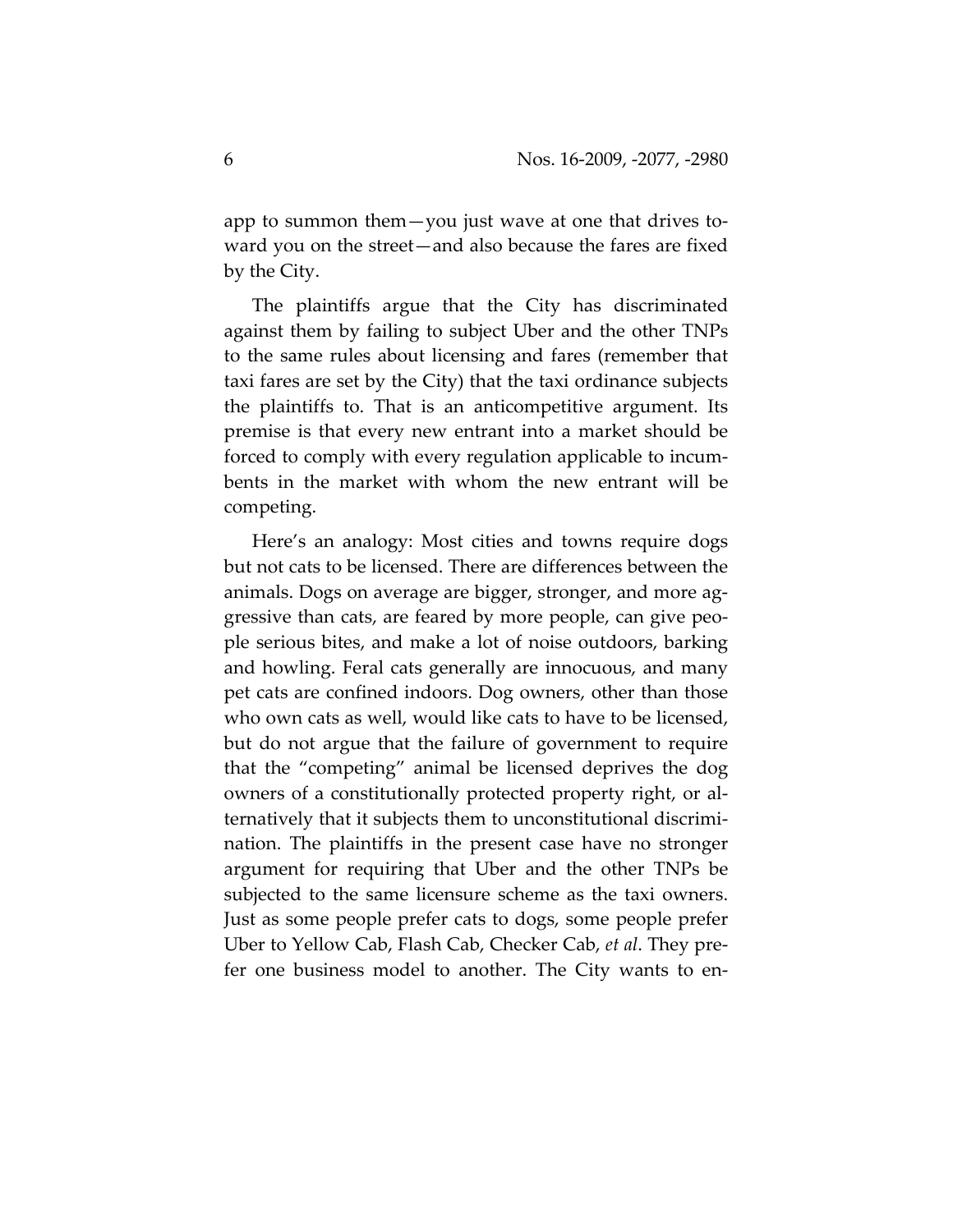courage this competition, rather than stifle it as urged by the plaintiffs, who are taxi owners.

So there is no merit to the plaintiffs' claim that the City has taken property from them without compensation, and there is also no need to discuss four of their six other claims, which whether based on the Constitution or on Illinois common law add nothing to the takings claim. The two ad‐ ditional claims we do need to discuss are the equal protec‐ tion claims, because those are the claims that the district judge thought had sufficient potential merit to survive a mo‐ tion to dismiss. She ruled that the City, by failing to place as many regulatory burdens on the TNPs as on the taxicab companies, might have denied the latter the equal protection of the law. But this was taking equal protection literally, and it should not be taken so. Otherwise prospective entrants to a market who had lower costs than incumbent firms would not be allowed to enter the market unless some regulatory entity burdened the new entrants with regulations, whether or not necessary or even appropriate, that eliminated any cost advantage the new entrants would otherwise have in competing with the incumbent firms. The imposition of such an impediment to competition and disservice to consumers would be absurd.

The proper question to ask regarding equal protection is whether the regulatory differences between Chicago taxicabs and Chicago TNPs are arbitrary or defensible, and the City makes a compelling case that they're the latter. Taxis but not TNPs are permitted to take on as passengers persons who hail them on the street. Rarely will the passenger have a prior relationship with the driver, and often not with the taxicab company either; and it makes sense therefore for the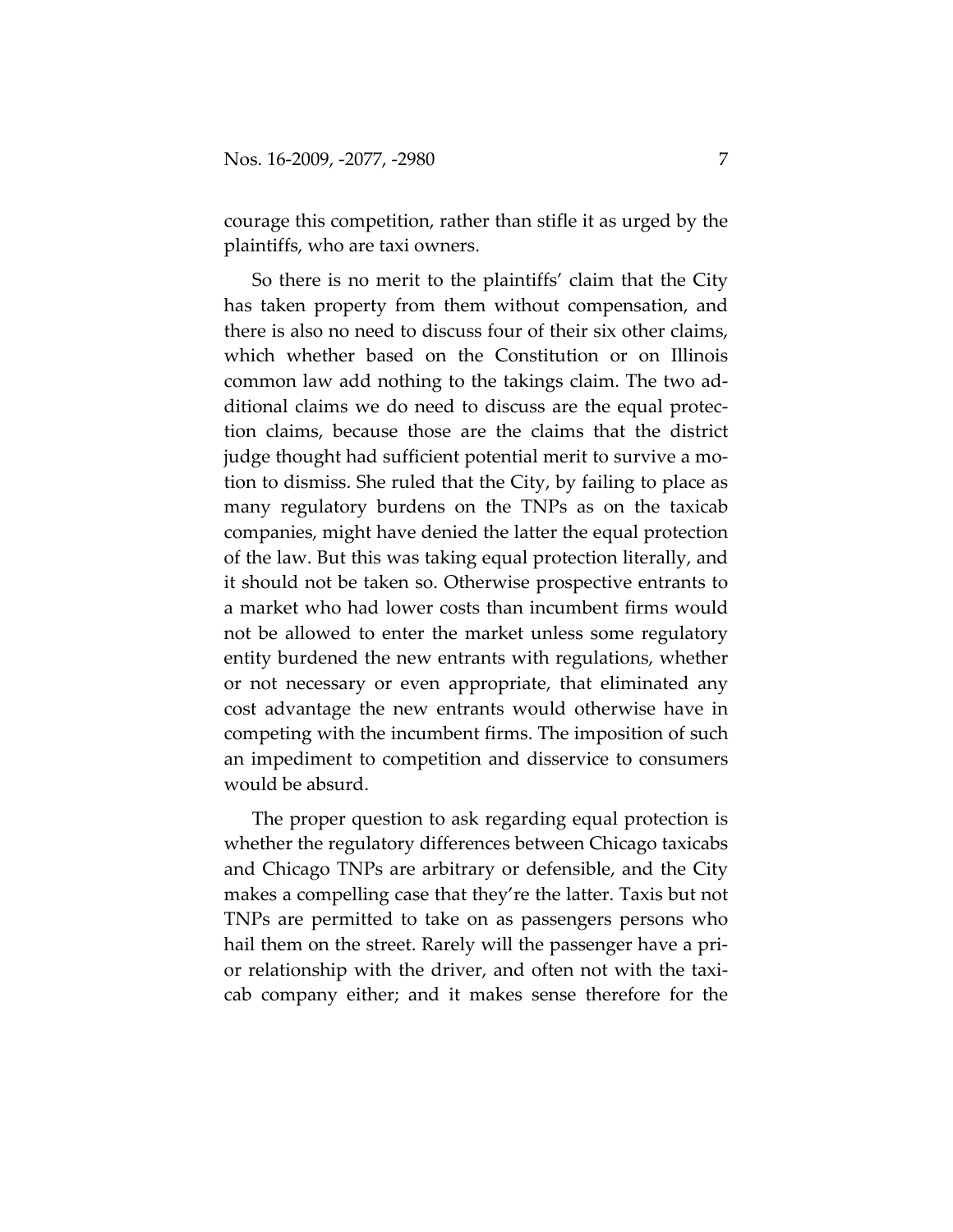City to try to protect passengers by screening the taxi drivers to assure that they're competent and by imposing a uniform system of rates based on time or distance or both. So taxi service is regulated by the City of Chicago, but so is TNP service, though differently because the service is different from taxi service. A major difference is that customers, rather than being able to hail an Uber car, must sign up with Uber before being able to summon it, and the sign up creates a contractual relationship specifying such terms as fares, driver qualifications, insurance, and any special need of the potential customer owing to his or her having a disability. Unlike taxicab service Uber assumes primary responsibility for screening potential drivers and hiring only those found to be qualified, and the passengers receive more information in advance about their prospective rides—information that includes not only the driver's name but also pictures of him (or her) and of the car. Furthermore, the TNPs use part‐time drivers extensively, and it is believed that these part-timers drive their cars fewer miles on average than taxicab drivers, who are constantly patrolling the streets in hope of being hailed; and the fewer miles driven the less likely a vehicle is to experience wear and tear that may impair the comfort of a ride in it and even increase the risk of an accident or a breakdown.

There are enough differences between taxi service and TNP service to justify different regulatory schemes, and the existence of such justification dissolves the plaintiffs' equal protection claim. Different products or services do not as a matter of constitutional law, and indeed of common sense, always require identical regulatory rules. The fallacy in the district judge's equal protection analysis is her equating her personal belief that there are no significant differences be‐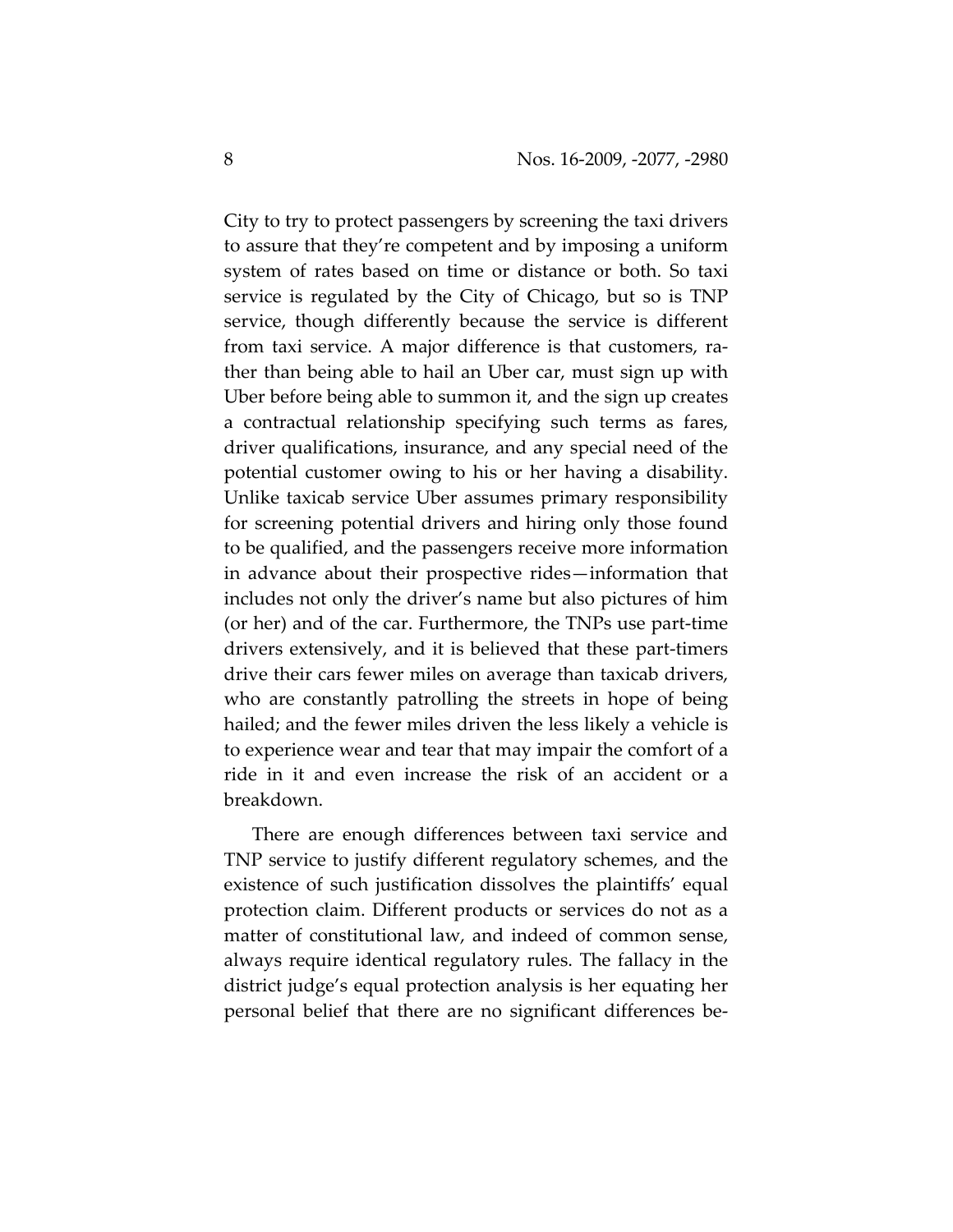tween taxi and TNP service with the perception of many consumers that there are such differences—a perception based on commonplace concerns with convenience, rather than on discriminatory or otherwise invidious hostility to taxicabs or their drivers. If all consumers thought the ser‐ vices were identical and that there was therefore no ad‐ vantage to having a choice between them, TNPs could never have gotten established in Chicago.

Suppose the district judge happened to think dogs and cats interchangeable, and on that ground ruled that requir‐ ing dogs but not cats to be licensed (the law in Chicago) was a violation of equal protection. The proper response would be that she is entitled to her opinion but not entitled to im‐ pose it when the market perceives, and as we noted earlier has reasonable and nondiscriminatory grounds for perceiving, a rational difference between the competing animals that she does not perceive. Her belief that taxis and TNPs are interchangeable is similarly not shared by the entire relevant consumer market.

A "legislature, having created a statutory entitlement, is not precluded from altering or even eliminating the entitle‐ ment by later legislation. Were the rule otherwise, 'statutes would be ratchets, creating rights that could never be re‐ tracted or even modified without buying off the groups up‐ on which the rights had been conferred.'" *Dibble v. Quinn*, 793 F.3d 803, 809 (7th Cir. 2015), quoting *Pittman v. Chicago Board of Education*, 64 F.3d 1098, 1104 (7th Cir. 1995); see also *Wisconsin & Michigan Ry. Co. v. Powers*, 191 U.S. 379, 387 (1903) ("the legislature is not making promises, but framing a scheme of public revenue and public improvement").